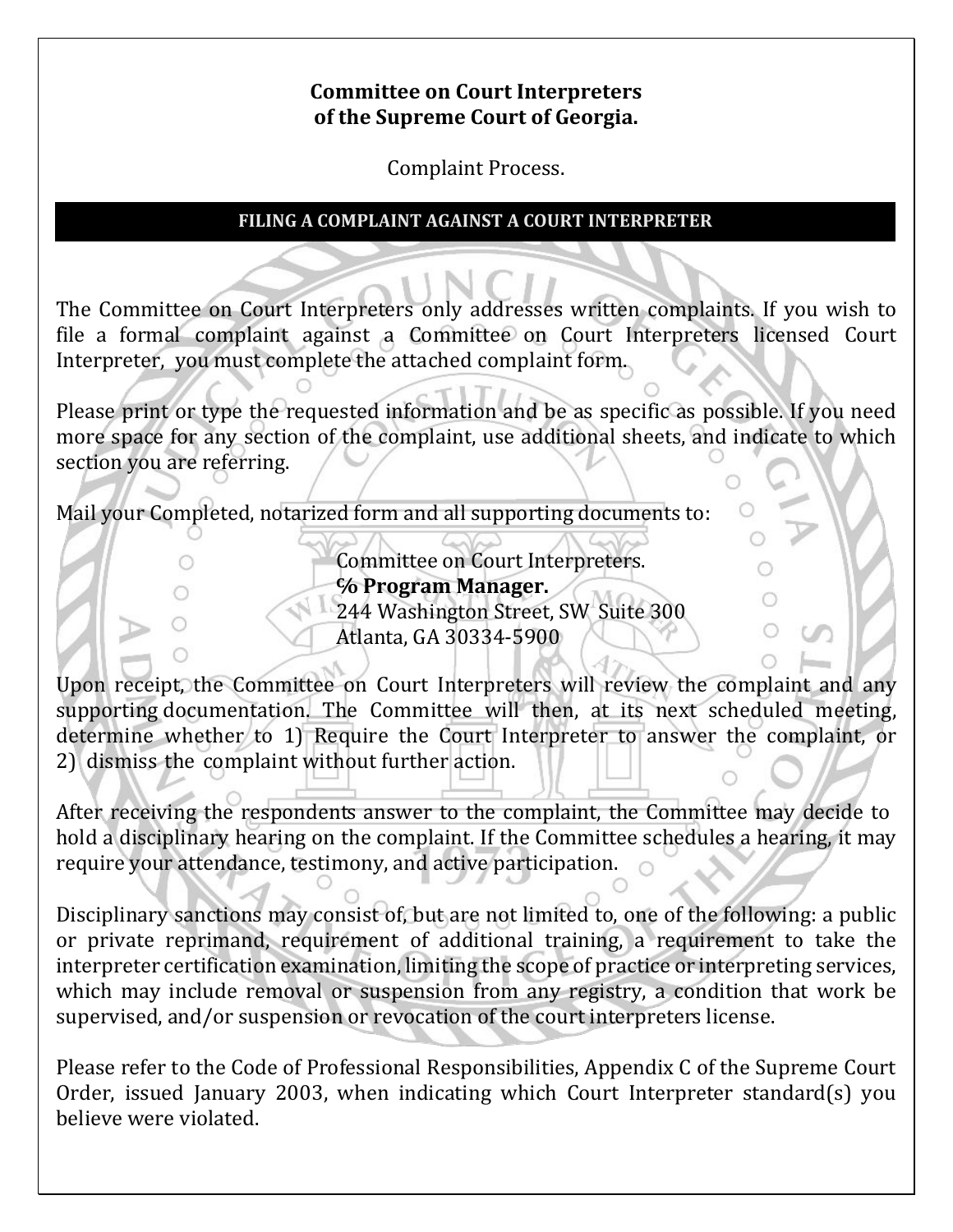

## FORMAL COMPLAINT FORM

| Docket #                                              | Date Filed: ________                                                                                                                                                                                                            |  |  |
|-------------------------------------------------------|---------------------------------------------------------------------------------------------------------------------------------------------------------------------------------------------------------------------------------|--|--|
| For Internal Use ONLY                                 | For Internal Use ONLY                                                                                                                                                                                                           |  |  |
| <b>Your Information</b>                               |                                                                                                                                                                                                                                 |  |  |
| Your Name:                                            | Your Mailing Address:                                                                                                                                                                                                           |  |  |
| Your Telephone #                                      | Your e-mail:                                                                                                                                                                                                                    |  |  |
| Name of Interpreter:                                  | Interpreter's Phone #                                                                                                                                                                                                           |  |  |
| Interpreter's License # (if Known)                    | Interpreter's e-mail:                                                                                                                                                                                                           |  |  |
| numbers which apply to the subject of this complaint: | Referring to the Code of Professional Responsibility for Interpreters, Appendix C of the Supreme Court Order<br>issued on January 2003, indicate which Court Interpreter Standard(s) you feel were violated. List any paragraph |  |  |
|                                                       |                                                                                                                                                                                                                                 |  |  |
|                                                       | Please use additional pages if necessary.                                                                                                                                                                                       |  |  |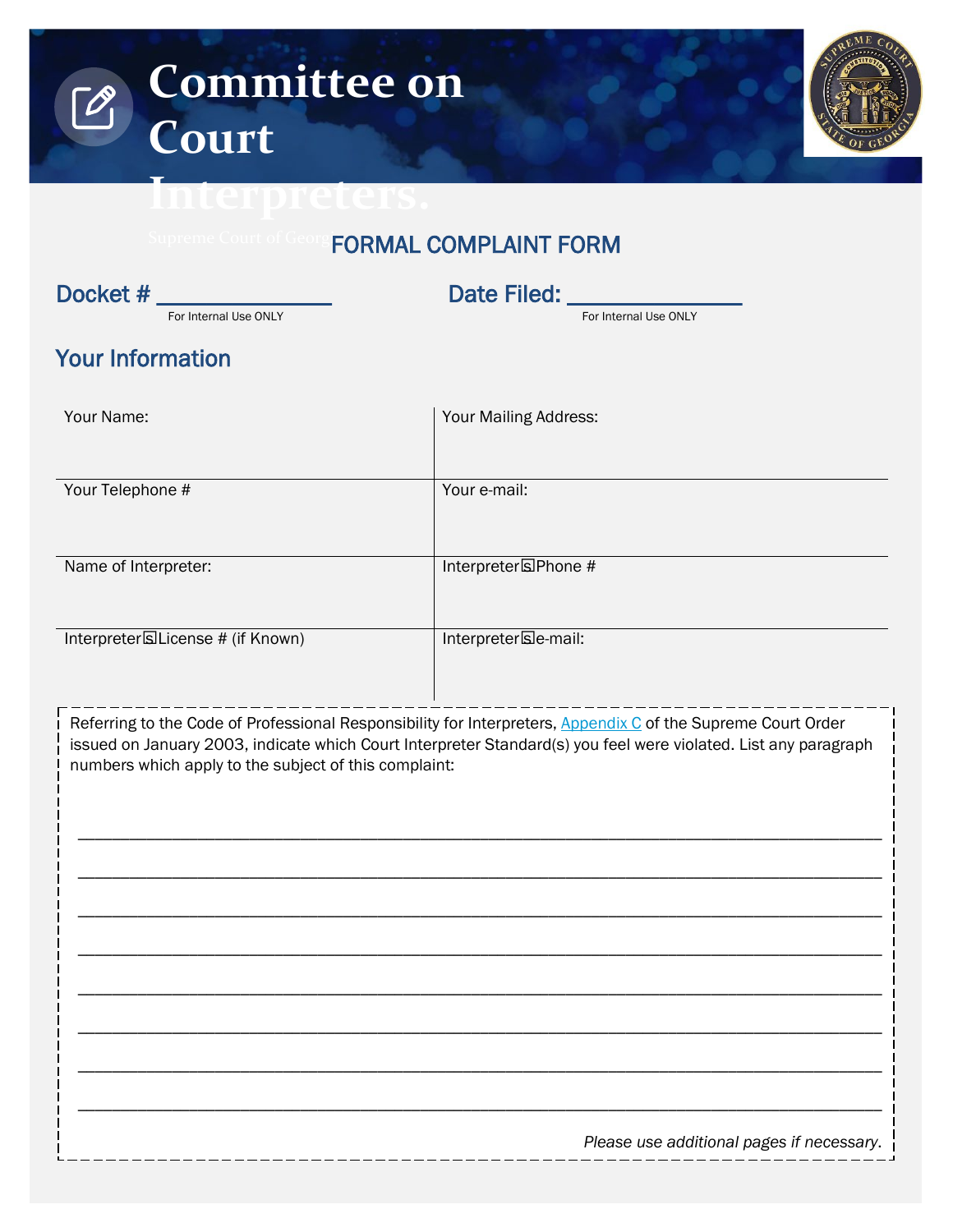# **Committee on**   $\sqrt{2}$ **Interpreters.**



Supreme Court of Georgia

| State exactly what the Court Interpreter did or did not do which causes you to file this grievance against them.<br>Please provide details, including specific dates. |     |                                           |  |  |
|-----------------------------------------------------------------------------------------------------------------------------------------------------------------------|-----|-------------------------------------------|--|--|
|                                                                                                                                                                       |     |                                           |  |  |
|                                                                                                                                                                       |     |                                           |  |  |
|                                                                                                                                                                       |     |                                           |  |  |
|                                                                                                                                                                       |     |                                           |  |  |
|                                                                                                                                                                       |     |                                           |  |  |
|                                                                                                                                                                       |     | Please use additional pages if necessary. |  |  |
| Have you discussed this problem with the interpreter directly?                                                                                                        | Yes | <b>No</b>                                 |  |  |
| If so, when was the last time you spoke to the Court Interpreter?                                                                                                     |     |                                           |  |  |

Do you owe this court interpreter monies or fees for expenses associated to this matter? Yes No